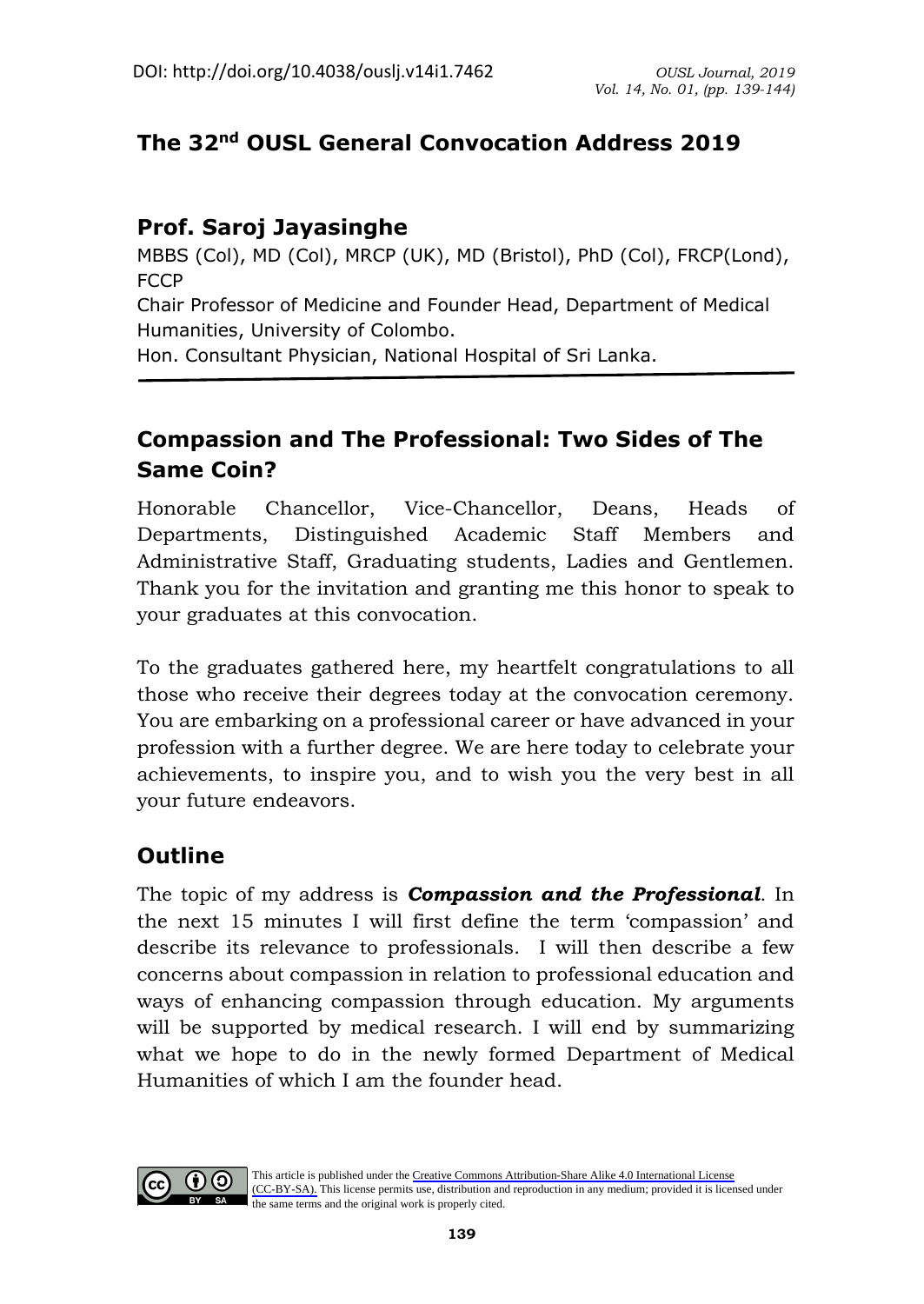# **Introduction**

There is considerable overlap in the term's sympathy, empathy and compassion. Sympathy is feeling sorry for a person. Empathy refers to the capacity to resonate with others' emotional states or the ability to feel the way the other person feels. This is irrespective of whether it is happiness or sadness. One response in such an instance is 'empathic distress': a strong aversion or dislike to the suffering of others. This is associated with a desire to withdraw from a situation in order to protect oneself from negative feelings. The other response is compassion, a feeling of concern for the other person's suffering accompanied by the motivation to help.

For the purposes of this Convocation Address compassion is defined as a feeling that arises in an individual who witnesses another's suffering and is motivated to help. It has the following four components: (a) Cognitive (an awareness of suffering); (b) Affective (emotionally moved by suffering); (c) Intention (a wish to relieve that suffering) and is then motivated to help the person in distress. There is evidence that these emotions are seen in evolution and probably as old as mammals and birds.

Recent studies using functional MRIs have shown that there are different networks stimulated with these states.

### **Why do you need compassion in your professional career?**

The previous section outlined a biological basis for compassion. What then are the reasons to need compassion in our professional careers? I can think of three main reasons. Firstly, your professional life will require you to constantly interact with people from different walks of life. You will meet people as part of your professional duties, listen to them, speak to them and help them through their difficulties or help guide their lives. This is common to nursing, laboratory technologists, pharmacists and managers alike. Therefore, you will face situations which trigger responses of compassion, sympathy or empathy.

Secondly, if your interactions are compassionate, your patient will feel happier and it increases patient satisfaction, and adherence to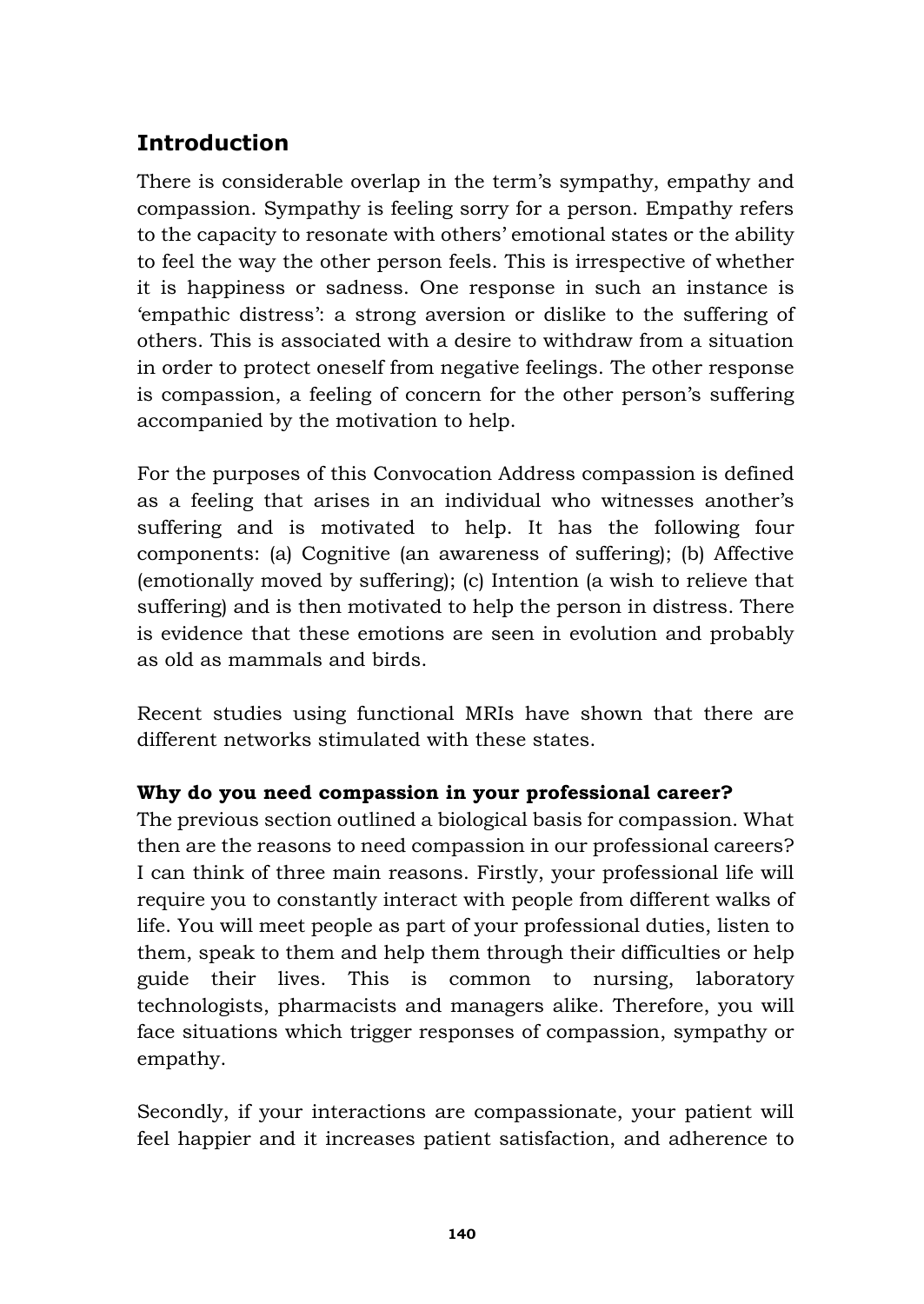medicine. Furthermore, there are reports of compassion accelerating patient recovery from diseases.

Thirdly, compassion is important for your health. The more compassionate you are, the less burnout there is. All those who scream hatred in the media from whichever side, are destined to be unhappy and die early!

### **Compassion and the professional**

Having introduced these topics, why are we concerned about compassion? The main concern is that studies show a decline in compassion-empathy during professional education. In other words, professional training makes students less humane. This has been shown in numerous studies across different disciplines.

There are several reasons for the decline in empathy or compassion in the medical profession: poor role models, students experiencing bullying by more senior staff, facing ground realities that are counter to idealism we have as students, a high workload, poor psycho-social support, and not knowing how to address empathic distress.

#### **Enhancing compassion**

Compassion can be enhanced by yourself and at the institutional level.

### **Individual level:**

At an individual level one needs to overcome empathic distress (and other emotions of failure and helplessness). Functioning as a team and sharing distress and happy emotions with colleagues helps immensely. Non-judgmentally listening to each other's sadness tends to alleviate distress.

The second measure is to reduce the intensity of empathic distress. One could self-reflect and understand one's own emotional reaction and help the patient or the relatives alleviate their distress. It is an attempt to switch towards more action to alleviate suffering (rather than ruminating on their suffering). This is done while acknowledging their pain and distress. This prosocial motivation to help is a feature of compassion which helps to overcome empathic distress.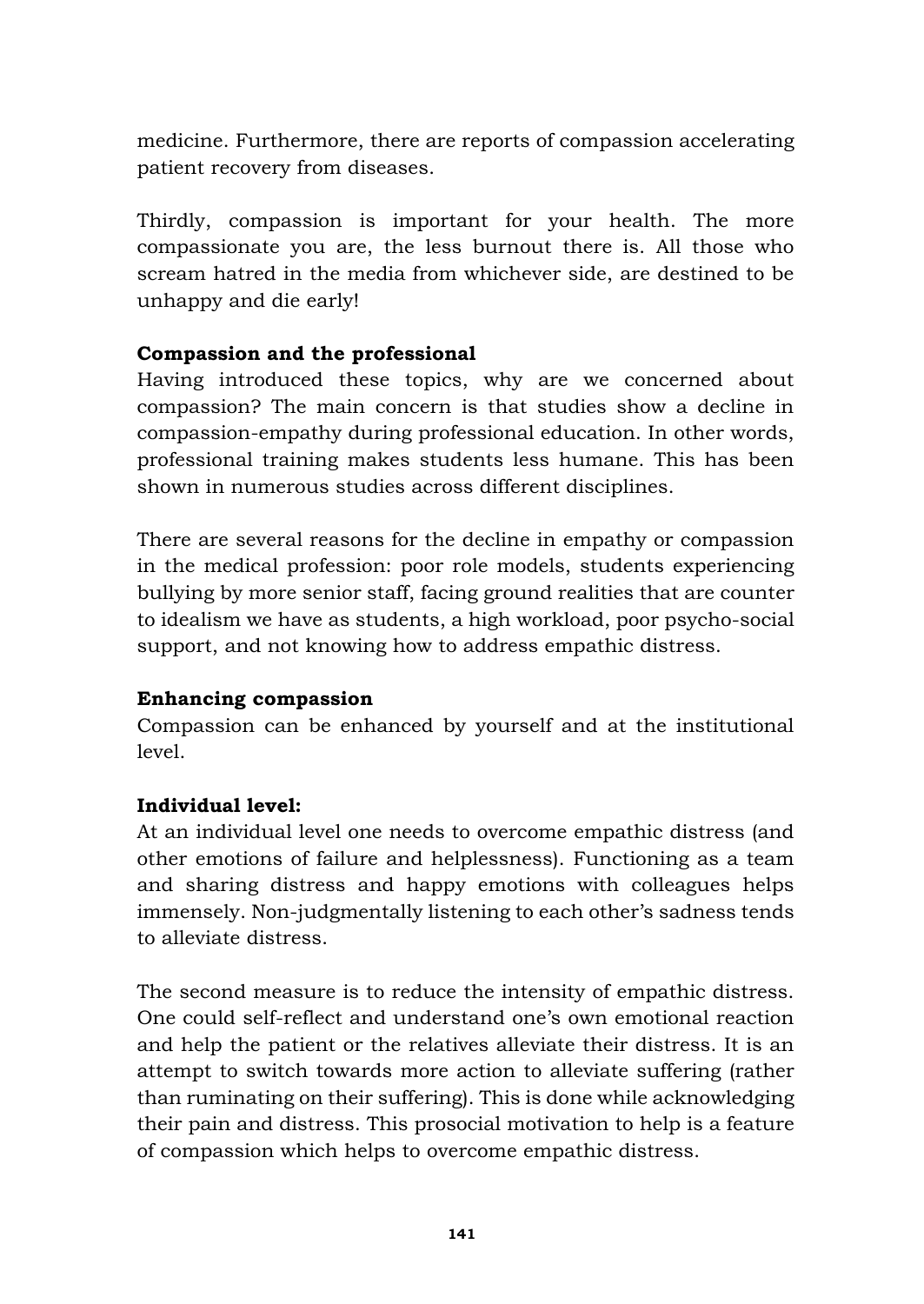The third measure is to cultivate self-compassion. Studies on psychological therapists have found that providing compassionate care to others in the absence of self-compassion, leads to increased stress and burnout. These skills can be learnt through training programmes such as Compassionate Mind Training that use contemplative approaches or through meditation-related techniques such as 'loving kindness training', a mental practice carried out in silence that focuses on the cultivation of friendliness towards a series of imagined persons ('Metta' meditation).

#### **Institutional level**

At an institutional level, there are several methods proposed to improve empathy-compassion. We in the Department of Medical Humanities have begun to introduce some of these for the first time to our medical curriculum. Some of these maybe relevant to the Open University to consider in their curriculum.

#### **Narrative-Based Learning**

The objective is to write a narration or 'a novel' about the patient's life story. The emphasis is not arriving at a diagnosis, but to reflect on the emotions felt by the students. These are explored further in workshop format. The neurological basis of these emotions felt, including empathic distress and compassion are discussed. Students are then introduced to methods of coping with distress and development of compassion.

In this assignment students visit the hospital or clinic in small groups of 5 or 6 students. The idea is to meet a human being who has come for an illness and listen to their story. You should make the person feel at ease, allow them to tell their story, listen to the story with minimal interruption and obtain information of the whole person.

#### **Arts and illness**

Artists are considered to be those most sensitive to the humane aspects of our lives. They are able to view and describe lives, events or objects from novel or different angles. Artists have therefore made touching and sensitive contributions to the world of medicine, by describing the humane angle of illness or injury. There are numerous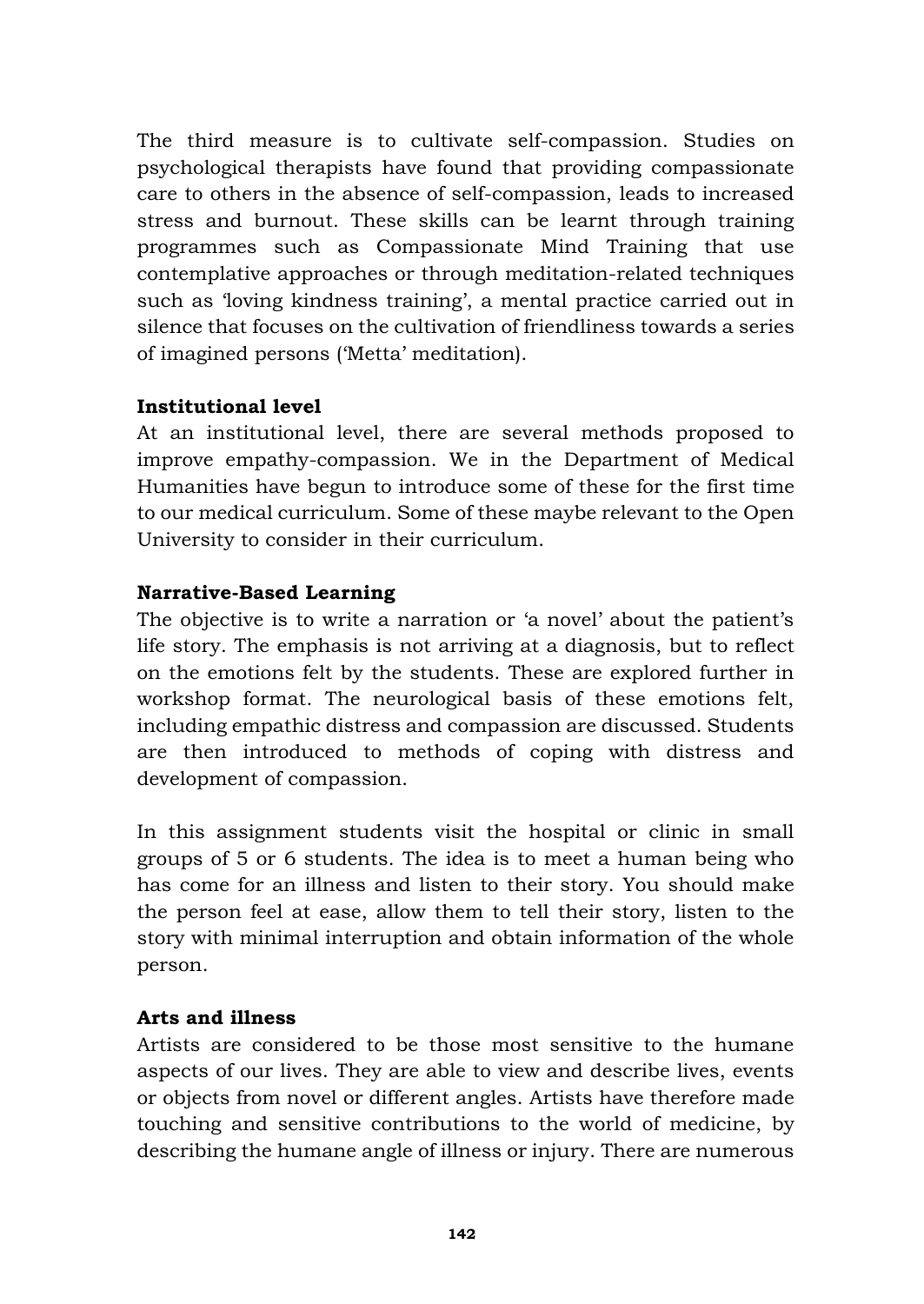examples of movies, songs, poetry, novels, short stories and painting that highlight the suffering of persons who are ill. One particular example is the emotional journey of Mr Henry Jayasena, the famous playright who died of cancer of the large bowel. Another is Van Gogh's struggle with mental illness and distress. The students are exposed to this through a lecture and assignments.

## **Reflection**

These include lectures on emotional intelligence and options to follow secular forms of mindfulness training. This is based on the knowledge that mindfulness (and meditation) enables one to become aware of one's emotions and be sensitive to the feelings of others.

# **Conclusions**

In conclusion, once again my congratulations on your academic achievements. In this address I have attempted to highlight the importance of 'compassion' and describe its relevance to professionals. I have shown you that as you advance in your professional career, you run the risk of losing your compassion. However, there is hope, and I have described a few steps we could all take as individuals to enhance compassion in our respective professional life. I have also described how to enhance compassion through the arts, narratives and mindfulness, which may be useful for those developing curricula in the Open University.

## **References**

- Goetz, J. L., Keltner, D., & Simon-Thomas, E. (2010). Compassion: An Evolutionary Analysis and Empirical Review. Psychol Bull, 136, 351–374.
- Singer, T., & Klimecki, O. M. (2014). Empathy and compassion. Current Biology, 24, R875–R878.
- Jinpa, T. (2010). Compassion cultivation training CCT): Instructor"s manual. Unpublished, Stanford, CA quoted in Jazaieri H., Jinpa, T., McGonigal, K., et al. Enhancing compassion: A randomized controlled trial of a compassion cultivation Training program. Happiness Studies, 14, 1113–1126.